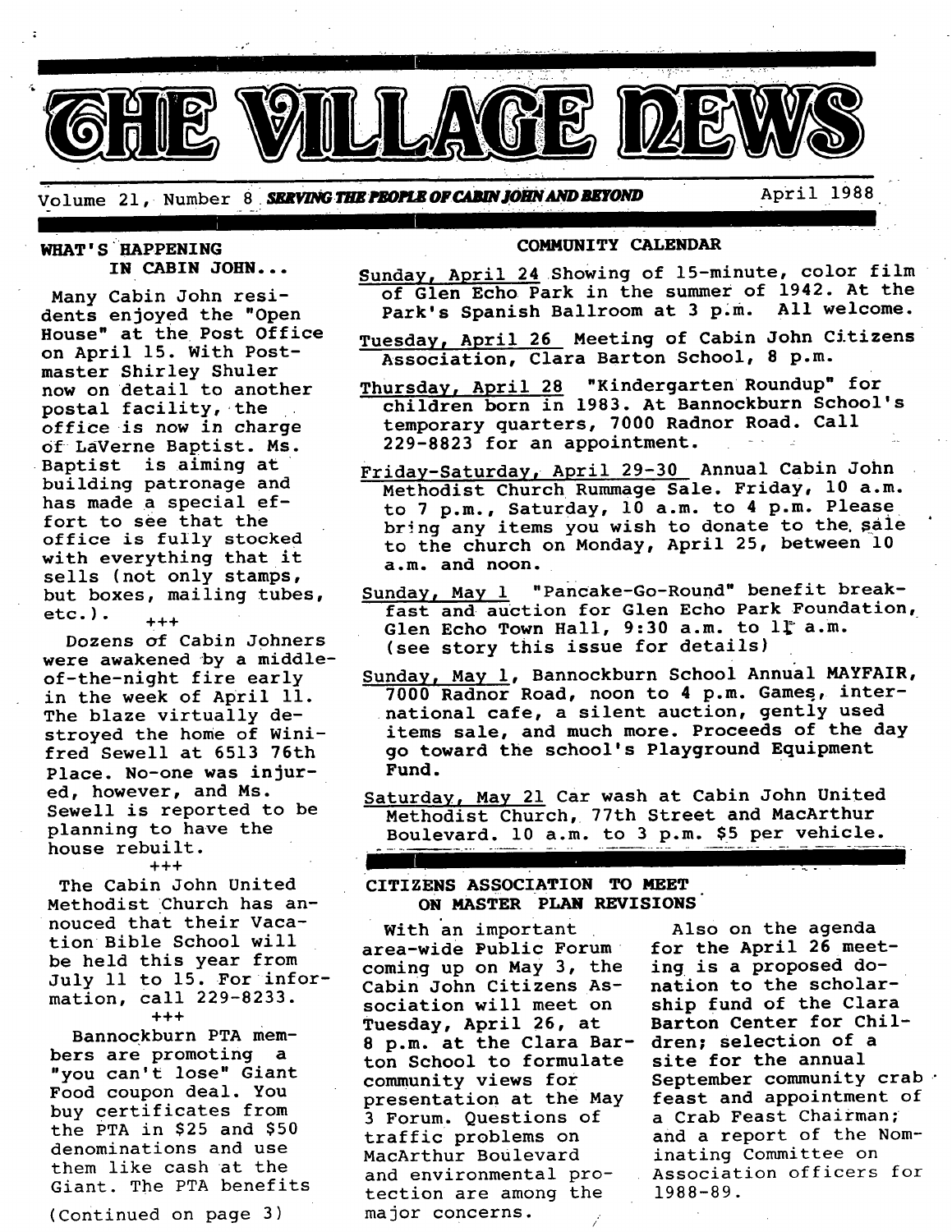## 'NEWS FROM UP, AND DOWN MACARTHUR BOULEVARD

The Cabin John 3-and-4 Year-Old School will be one of the beneficiaries of the auction of the old booths from Trav's (now the Inn at Glen Echo) which will take place on May 1 at the time of the Glen Echo Park Foundation's Pancake Breakfast ....

The breakfast is scheduled from  $9:30$ , to 11 a.m. at the Glen Echo Town Hall, and tickets cost \$25, according to Cabin John's Diane Leatherman, Staff Director of the Foundation: Breakfast space is limited, so reservations should be made  $now$ ; call  $320-2330$ . The tickets include a free ride on the Park's carousel.

 $+ + +$ Bothered by an abandoned auto in your neighborhood? The Bethesda District (in which Cabin John is located) of the Montgomery County Police has assigned one officer to handle all abandoned auto calls. She is Officer Dorinda Carey and she may be reached by calling 652-9200.

Officer Carey, by the way, is one of the 110 officers assigned to the Bethesda District, which covers 45 square miles and has a population of 125,000.

 $+ + +$ The County Council is expected to decide in May on whether to renovate the existing Walt. Whitman High School or tear it down and build a now structure. The complation date for either hau been set for Sept 1992.

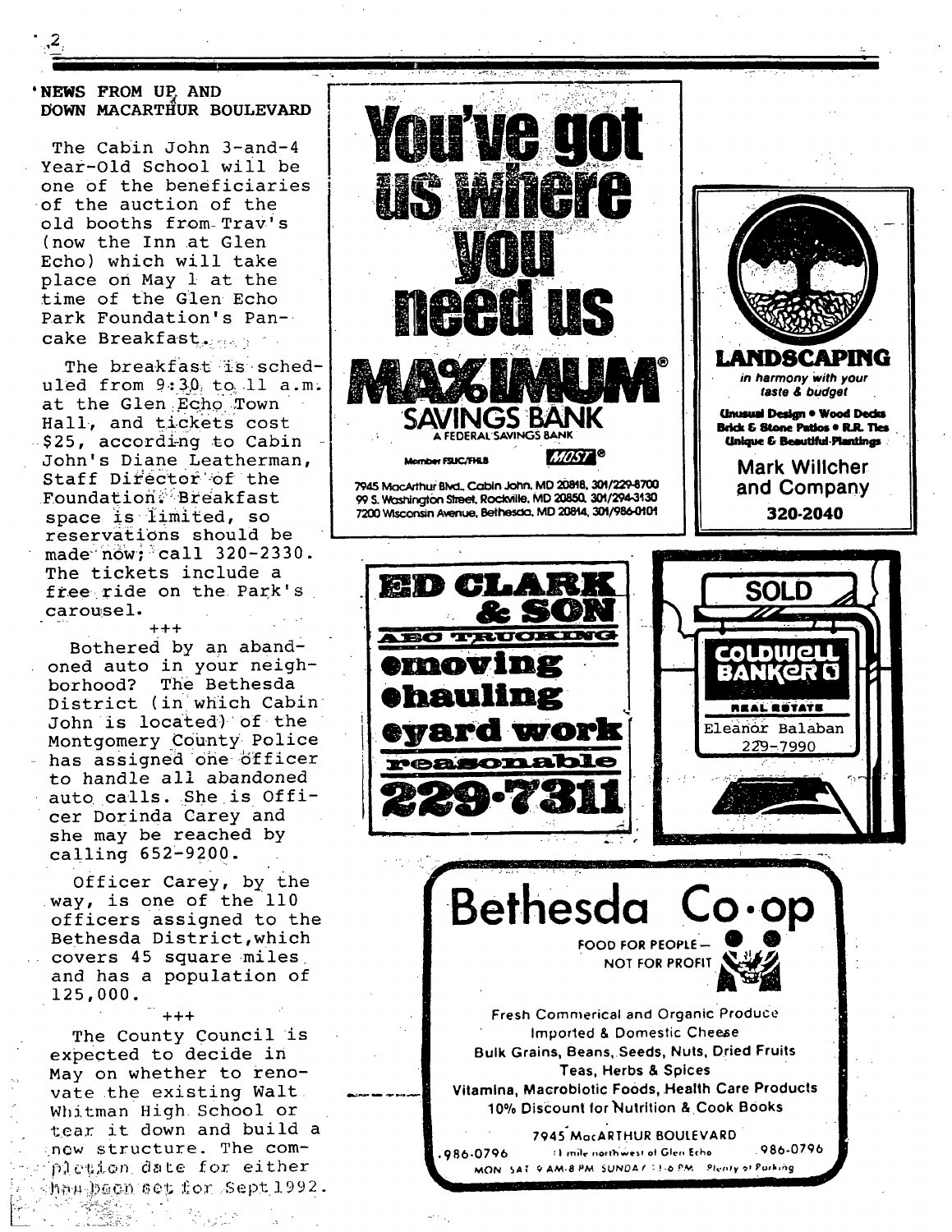#### **THE VILLAGE NEWS**

#### **. NEW SCHEDULE FOR RIDE-ON" ROUTE 32XTO TAKE EFFECT MAY 2**   $\mu_{\rm p}$

A new schedule for rush hour Ride-On service between Cabin John and the Bethesda Metro station has been announced by the Montgomery County Department of Transportation, to take effect on Monday, May 2. The new times for this route (Route 32) are given below. Service is provided on Mondays through Fridays only.

|                                              | <b>BETHESDA</b><br>то                                   |                                                      |                                                      | <b>RESEARCH</b><br>TO<br>NAVAL<br>&                                  |                                                                      |                                                                           |                                              |
|----------------------------------------------|---------------------------------------------------------|------------------------------------------------------|------------------------------------------------------|----------------------------------------------------------------------|----------------------------------------------------------------------|---------------------------------------------------------------------------|----------------------------------------------|
|                                              | <b>METRO</b>                                            | <b>STATION</b>                                       |                                                      |                                                                      |                                                                      | <b>DEVELOPMENT CENTER</b>                                                 |                                              |
| Development Center<br>Naval Research and     | Road<br>MacArthur Blvd and<br>Persimmon Tree            | Whittier Boulevard<br>Wilson Lane and                | Station<br>Bethesda<br><b>Metro</b>                  | Metro Station<br>Bethesda<br>eir.                                    | Whittier Boulevard<br>Wilson Lane and                                | Road<br>MacArthur Blvd and<br>Persimmon Tree                              | Development Center<br>Naval Research and     |
| -<br>7:06<br>7:36<br>7:59<br>8:30<br>9:05    | $*6:40$<br>7:11<br>7:41<br>8:04<br>8:35<br>9:09         | 6:48<br>7:20<br>7:50<br>8:13<br>8:43<br>9:16         | 6:55<br>7:28<br>7:59<br>8:22<br>8:52<br>9:24         | 6:40<br>7:10<br>7:31<br>8:02<br>8:37                                 | 6:46<br>7:17<br>7:38<br>8:09<br>8:44                                 | 6:54<br>7:26<br>7:49<br>8:20<br>8:54                                      | 7:01<br>7:33<br>7:56<br>8:27<br>9:00         |
| 3:16<br>3:46<br>4:16<br>4:46<br>5:16<br>5:46 | 3:20<br>3:50<br>4:20<br>4:50<br>5:20<br>5:50<br>$*6:15$ | 3:27<br>3:57<br>4:27<br>4:57<br>5:27<br>5:57<br>6:22 | 3:35<br>4:05<br>4:35<br>5:05<br>5:35<br>6:05<br>6:30 | 3:50<br>4:20<br>4:50<br>5:20<br>5:50<br>6:13<br>6:33<br>6:53<br>7:23 | 3:56<br>4:27<br>4:57<br>5:28<br>5:58<br>6:20<br>6:39<br>6:59<br>7:29 | 4:04<br>4:35<br>5:05<br>5:38<br>•6:08<br>*6:29<br>*6:48<br>*7:08<br>*7:37 | 4:09<br>4:40<br>5:10<br>5:43<br><br>--<br>œ۰ |

### **LETTERS TO THE EDITOR**

## Fiftieth Anniversary

Your readers may be interested to know that Mr. and Mrs. Charles Hunter of Mt. Airy, formerly of Cabin John, celebrated their 50th wedding anniversary on March 19, 1988.

Mr.and Mrs. Charles Walter and Mrs. Ethel Anderson gave a dinner party in their honor in Frederick. Mrs. Anderson also baked the beautiful anniversary cake with all the decorations.

Mrs. Hunter was the daughter of the late William H. and Nettie V. Embrey, was born in Cabin John, and lived on Seven Locks Road until just recently. Mr. Hunter was the son of Richard and Beulah Hunter, also of Cabin John.

-- Janie Hunter

#### Swimming Pool

The Wildwood Manor Swimming Pool Association is looking for new members. If you are interested, please get in touch with me.

-- Joseph F. Gallelli Membership Chair 530-0649

#### **HOUSES FOR SALE**

Properties currently for sale in Cabin John:

- 7 Ericsson Road, rambler, 2 br, 1 ba, \$120,000
- 31 Ericsson Road, rambler,  $3 \text{ br}$ ,  $1 \text{ ba}$ , \$115,000
- 2 McKay Circle, rambler, 2 br, 1 ba, \$107,500
- 8010 Riverside Ave., contemporary, 4 br, 3 ba, \$785,000"
- 6410 78th.  $St_r$ , bungalow, 4 br,  $2$  ba,  $$210,000$
- 6532 79th Place, renovated colonial, 4 br, 4 ba, \$465,000
- 8007 79th Place, new colonial, 5 br,  $3\frac{1}{2}$ ba,  $$595,000$
- 6423 79th St., contemporary,  $3$  br,  $3\frac{1}{2}$  ba, \$439,000

Information from Cindy Offterdinger, 951-0313 or 897-8048.

(Continued from page 1) because it buys the certificates at a discount. Order from Henriëtte de Bruyn Kops, 6511 Dalroy Lane, Bethesda 20817 (phone 229-1856) with checks payable to "Bannockburn PTA."



.... ,, ,, | •